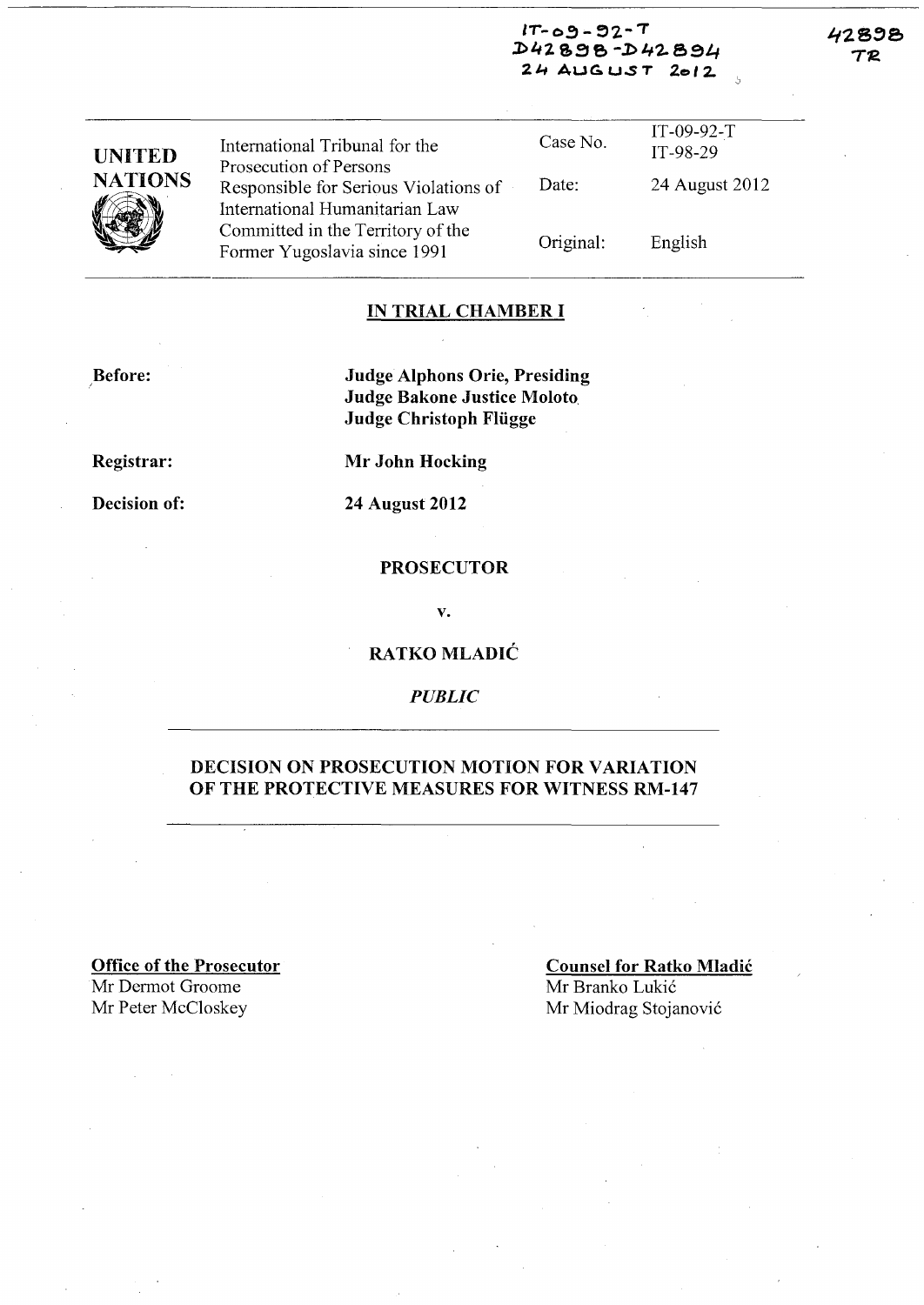# **I. PROCEDURAL HISTORY AND SUBMISSIONS OF** THE **PARTIES**

1. On 12 June 2012, the Prosecution filed a motion pursuant to Rules 69 and 75 of the Rules of Procedure and Evidence ("Rules") for augmentation of the protective measures for Witness RM-147 ("Witness") ordered in a previous case and consisting of pseudonym, image and voice ) distortion ("Motion").<sup>1</sup> The Witness is at present concerned about his identity becoming known because during his last testimony before the Tribunal a self-represented accused used language in the courtroom that could potentially identify him.<sup>2</sup> The Prosecution submits that virtually none of the Witness's anticipated evidence can be discussed in open session without potentially revealing his identity and request that the whole of his testimony be received in closed session.<sup>3</sup> In support of its Motion, it submits a declaration of a Prosecution investigator who met with the Witness in early June 2012 and confirms that the Witness himself requested the augmentation.<sup>4</sup>

2. On 25 June 2012, the Defence opposed the Motion ("Defence Response") and requested the Chamber to ensure the right of the accused to a fair trial and keep interferences with the public nature of the proceedings at a minimum level.<sup>5</sup> It submits that the Prosecution failed to meet the burden of justifying the onerous measure of closed session for the whole of the Witness's testimony and, in particular, to show that the previously ordered protective measures in combination with receiving potentially identifying information in private session could not sufficiently protect him.<sup>6</sup> It also notes the importance of confronting this Witness in public given the significance of his evidence.<sup>7</sup>

3. On 2 July 2012, the Prosecution sought leave to reply to the Defence Response, submitting its proposed reply in an Annex, which was granted by the Chamber and communicated to the parties by informal communication.<sup>8</sup> In its reply, it submits that significant parts of the Witness's testimony in previous cases were received in closed session particularly those concerning the Witness's identity, the time frame of his service, the location where he executed his duties, the

 $\mathbf{1}$ Prosecution Motion for Variation of the Protective Measures for Witness RM147, 12 June 2012 ("Motion"), paras 1-2,6-7.

 $\overline{2}$ Motion, paras 8, 10, Annex, para. 5.

<sup>3</sup> Motion, paras  $11-13$ .

<sup>4</sup>  Motion, Annex, para. 5.

 $\overline{5}$ Defence Response to Motion for Variation of the Protective Measures for Witness RM147, 25 June 2012, paras 3- 4. (,

Response, paras 4-5.

 $\overline{7}$ Response paras 6, 9.

<sup>8</sup> Prosecution Request for Leave to Reply to Defence Response to Prosecution Motion for Variation of Protective Measures for Witness RM147, 2 July 2012, para. l.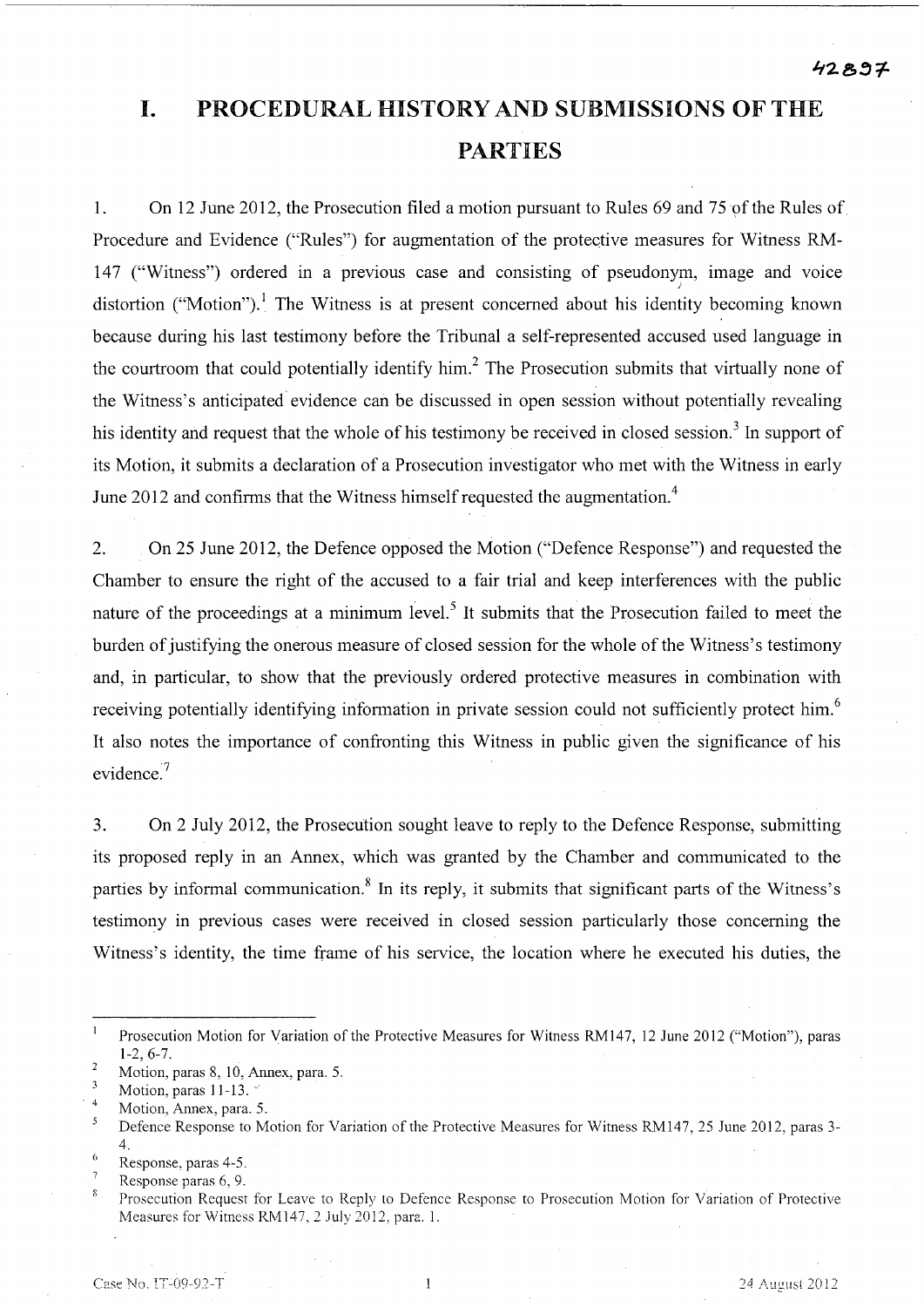name of his unit, the identity of his immediate superiors, and the identity of his neighbours.<sup>9</sup> In addition, it requested that the following be added on that list: the identity of members of his family, the witness and his family's address, the identity of members of the Witness's unit, and his relationship and particular encounters with certain persons referred to in his consolidated Rule 92 *ter* witness statement.<sup>10</sup>

## **11. APPLICABLE LAW**

4. The Chamber refers to the applicable law on granting protective measures pursuant to Rule 75 (A) of the Rules as set out in a previous decision.<sup>11</sup>

5. The Chamber also notes that Rule 75  $(F) - (J)$  of the Rules provides, to the extent that is relevant, as follows:

(F) Once protective measures have been ordered in respect of a victim or witness in any proceedings before the Tribunal (the "first proceedings"), such protective measures:

(i) shall continue to have effect *mutatis mutandis* in any other proceedings before the Tribunal ("second proceedings") or another jurisdiction unless and until they are rescinded, varied, or augmented in accordance with the procedure set out in this Rule; ...

(G) A party to the second proceedings seeking to rescind, vary, or augment protective measures ordered in the first proceedings must apply:

(i) to any Chamber, however constituted, remaining seised of the first proceedings; or

(ii) if no Chamber remains seised of the first proceedings, to the Chamber seised of the second proceedings.

 $\left( \ldots \right)$ 

- (1) Before detennining an application under paragraph (G) (ii) ( ... ) above, the Chamber shall endeavour to obtain all relevant infonnation from the first proceedings, including from the parties to those proceedings, and shall consult with any Judge who 'ordered the protective measures in the first proceedings, if that Judge remains a Judge of the TribunaL
- (1) The Chamber detennining an application under paragraphs (G) and (H) shall ensure through the Victims and Witnesses Section that the protected victim or witness has given consent to the rescission, variation, or augmentation of protective measures; however, on the basis of a compelling showing of exigent circumstances or where a miscarriage of justice would otherwise result, the Chamber may, in exceptional circumstances, order *proprio motu* the rescission, variation, or augmentation of protective measures in the absence of such consent.

6. The Chamber further recalls that pursuant to Rule 79 of the Rules, a Trial Chamber may order hearings in closed session for reasons of protection of the safety, security or non-disclosure of

10 Reply. para, 6,

Prosecution Request for Leave to Reply to Defence Response to Prosecution Motion for Variation of Protective Measures for Witness RM147, 2 July 2012, Annex: Prosecution Reply to Defence Response to Prosecution Motion for Variation of the Protective Measures for RM-147 ("Reply"), para. 5.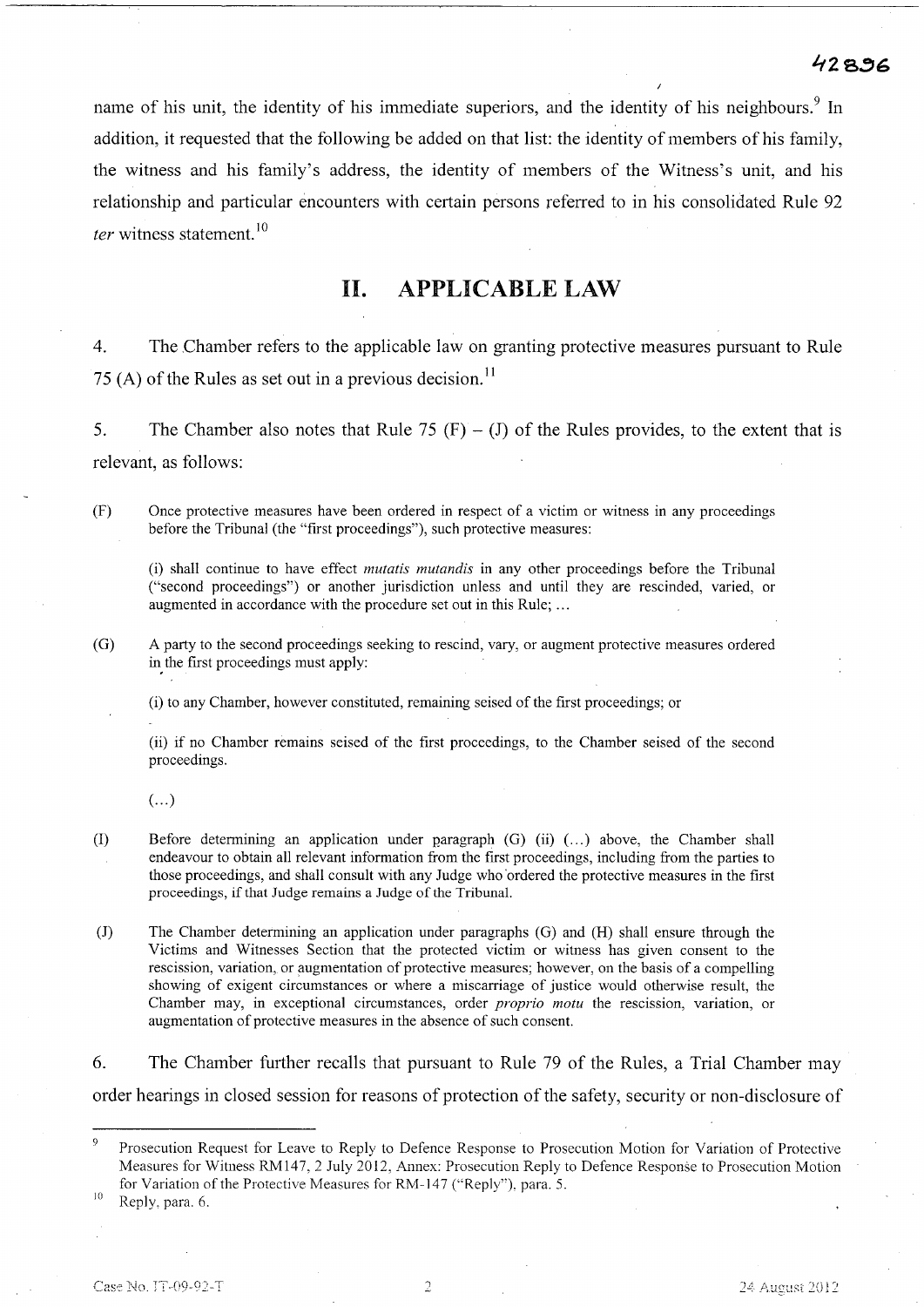the identity of a witness as provided in Rule 75 and that the reasons for such an order must be made in public.

7. Lastly, it reiterates that according to the Tribunal's case-law on this matter, in seeking a fair balance between the right of the accused to a fair trial and the duty to adequately protect victims and witnesses, a Trial Chamber needs to ensure that the interference with an accused's right to a fair trial must not exceed what is proportionate to the risk asserted and be strictly necessary to protect the victim or witness concerned.<sup>12</sup> Accordingly, an order under Rule 79 for closed session can only be issued where it is shown that the risk asserted is sufficiently founded and no other less restrictive protective measure can adequately address that risk.<sup>13</sup>

### **Ill. DISCUSSION**

8. The Chamber notes that pursuant to Rule 75 (F) of the Rules the protective measures ordered in the first proceedings remain in force in the present proceedings. As no Chamber remains seised of the first proceedings, and the Chamber is currently seised of the "second proceedings" within the meaning of Rule 75 (G) of the Rules, it finds that it has jurisdiction to rule on the Motion. In addition, considering that the only Judge from the first proceedings who remains a Judge of the Tribunal is the Presiding Judge in the present proceedings, the Chamber finds that the requirement of Rule 75 (1) of the Rules is satisfied. Further, in light of the declaration of the Prosecution's investigator confirming the Witness's consent to the requested augmentation, the Chamber is of the view that the requirement of Rule 75 (1) of the Rules is also satisfied.

9. The Chamber considers that, given the subject matter of the Witness's anticipated evidence which is such that it is difficult to separate testimony that could reveal his identity from testimony which could be heard in public, and considering that no less restrictive measure can adequately I protect the Witness against that risk, the Chamber finds it appropriate to augment the protective measures as proposed by the Prosecution.

<sup>13</sup> Dragomir Milošević Decision. para. 11.

3

<sup>&</sup>lt;sup>11</sup> Decision on Prosecution Motion for Protective Measures for Witness RM-115, 15 August 2012, paras 3-6.<br><sup>12</sup> Prosecutor v. Dregomin Milošović, Docision on Prosecution's Motion for Protective Measures, 12 February

Prosecutor v. Dragomir Milošević, Decision on Prosecution's Motion for Protective Measures, 12 February 2007 *("Dragomir Milosevic* Decision"), paras 10-11; *Prosecutor v. Slobodan Milosevic,* Decision on Prosecution Motion for Trial related Protective Measures for Witnesses (Bosnia), 30 July 2002 *("Slobodan Milo.l:evic Decision"),* paras  $4-5.$